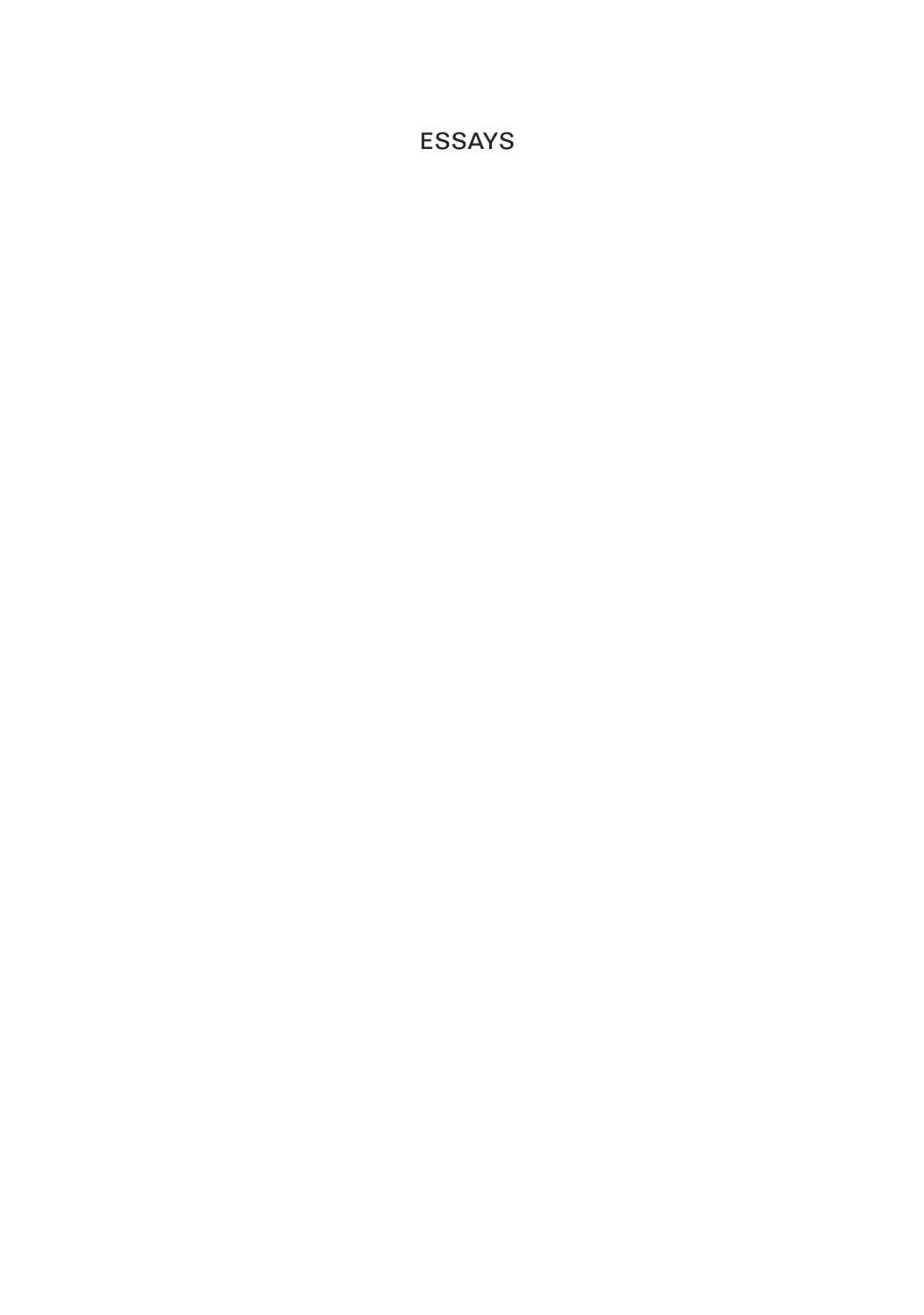# journal of visual culture



## Essays

# How Do You Watch a Revolution? Notes from the 21st **Century**

Elisa Adami

#### **Abstract**

Focusing on the events of the Arab Spring, this essay considers the visual language of the protest within geopolitical contexts characterized by violent repression and state monopoly on information media. The author looks at the ways new technologies – namely mobile phones and social media – are used to produce and disseminate counterdocumentation that actively challenges states of invisibility and conditions of deformation. The regime of visibility and visuality of the protestors' statements are analysed in their relation to existing systems of power and to the channels of distribution of information through an examination of the material conditions of their production and reception, and through an attempt at retracing their erratic and multiple trajectories – from YouTube's unsanctioned and unchecked collections, to international news broadcasts, to their re-presentation in public screenings and in works of art.

#### Keywords

Arab Spring • citizen journalism • digital networked technologies • emancipated modes of spectatorship • information production reception circulation • poor images • visual language of protests

Mère Courage est pour nous une substance ductile: elle ne voit rien, mas nous, nous voyons par elle. (Roland Barthes, Mère Courage aveugle, 1964)

journal of visual culture [http://vcu.sagepub.com] SAGE Publications (Los Angeles, London, New Delhi, Singapore and Washington DC) Copyright © The Author(s), 2015. Reprints and permissions: http://www.sagepub.co.uk/journalspermissions.nav 1–16 DOI 10.1177/1470412915619456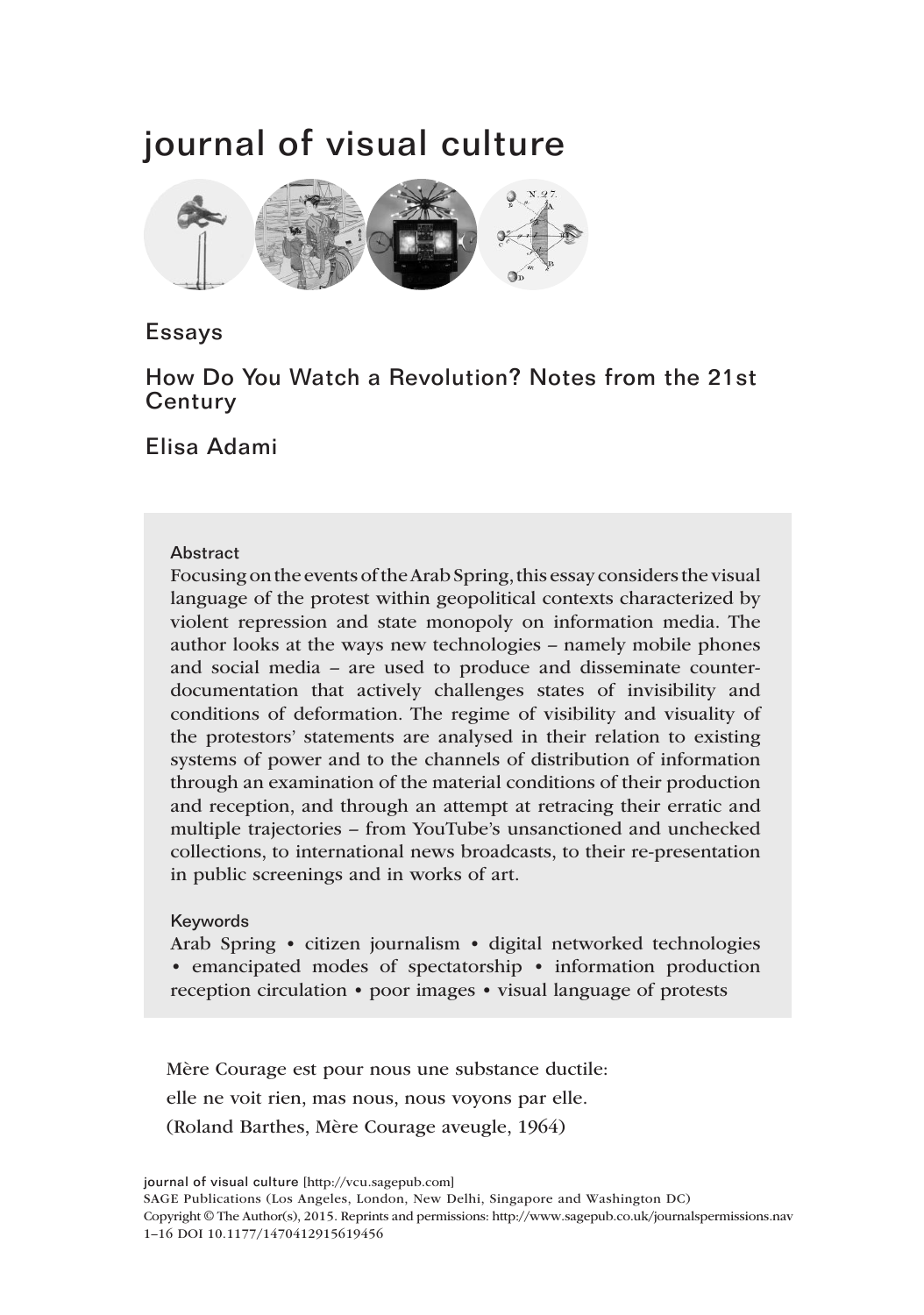There is an age-old binary conviction that sees aesthetics and action as two opposed and antithetical spheres. This intellectual tradition, which, in all its nuances and contradictions, can be traced back to the writings of Guy Debord on the society of the spectacle, $<sup>1</sup>$  and to a certain French</sup> tradition associated with Jean Baudrillard and his theories on simulacra and simulations (e.g. Baudrillard, 2003[1972]) states that the aestheticization and spectacularization of politics, including political protest, are to be avoided because they divert attention away from the practical goals of political action. In a recent reiteration of this warning, Marc Augé (2015: 48) has claimed: 'protesters, when they manage to make themselves heard, are themselves imprisoned in the world of images created by the prodigious expansion of the media and electronic communications.' Whereas there is certainly some truth in this statement, and part of this paradoxical condition of imprisonment in the web-wide world of free circulation will emerge later on, it is too drastic and hasty in its separation of the 'actual' world of protests (action) from the 'virtual' world of images. The strategic and *operative* role that digital, networked visual technologies played in the wave of mass demonstrations that swept the globe in 2011, and in particular in the heterogeneous events that fall under the heading of Arab Spring,<sup>2</sup> compels us to rethink such a clear-cut opposition, considering how images and representative strategies have become both an integral part of a highly mediatized struggle and one of the main platforms through which action is elicited and self-organized. Action and representation are not temporally separated moments, but rather increasingly entangled entities. Image-production, both practically and theoretically, has come to be understood as one of the extended and crucial arenas of revolutionary action, and the dangerous proximity of the imagemakers to the field of action proper has made distinctions blurry and porous up to the fatal threshold where the virtuality of image-production turns into the tragic actuality of the producers' annihilation.

The role of the internet in the Arab Spring uprisings has often been ideologically over celebrated in the West to the point of crediting the tool with triggering the movements, obscuring, in such a way, the material driving reasons of unbearable life conditions caused by a mixture of political autocracy and neoliberal economies, often supported by neocolonial interests.3 Without falling into such one-sided neo-Orientalist, patronizing narratives of technological determinism, one must acknowledge, however, that the dynamic of political self-empowerment in the countries invested by the Arab Spring developed mainly via and through new media channels. Given the states' strict control over the media and the public space, the internet did offer an invaluable platform to articulate and express dissensus, and, on a more practical level, to coordinate the protests. If this meant that media activists had to convert action into image, it was just to convert it back into action again.

Taking her cue from both the visual aspect of the protest and the visual component of new media, Lina Khatib (2012: 1, emphasis in original) has suggested that 'politics in the Middle East is now *seen'* – that is, played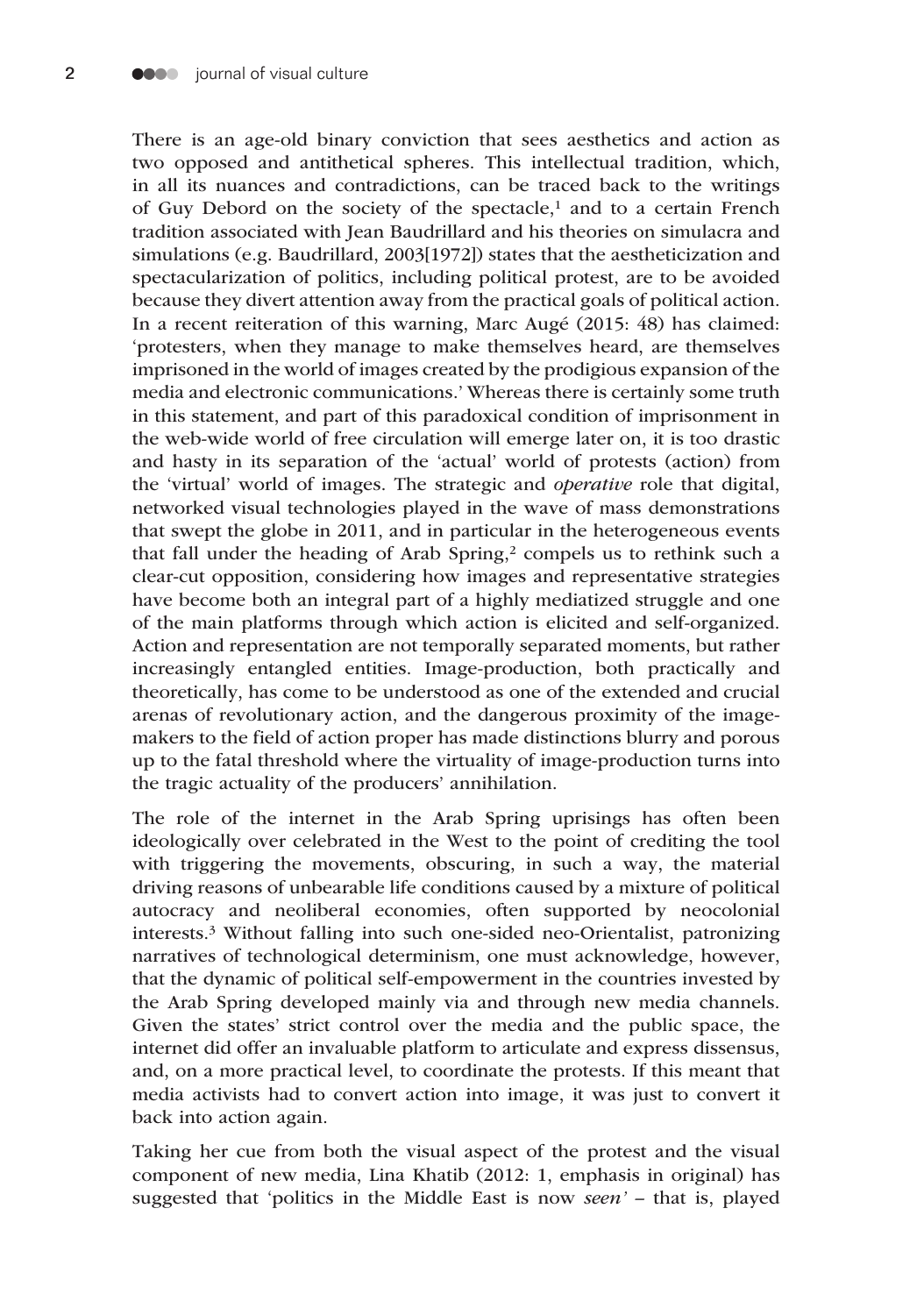out on the field of the visible through aesthetic practices perceivable both at local and international level. If we accept this position, we should ask, however, *how* politics was/is seen. It is important, therefore, to analyse the articulation of the visual language of the protest, tracing the material conditions of both its production and reception. Such investigation, hopefully, will serve to unpack and unsettle some preconceived assumptions on the emancipatory and democratic potential of networked digital media, and on the intricate relations between mediation and immediacy, embodiment and disembodiment, proximity and distance. The headings of the four sections composing the article play with the spatial locutions *here*, *there*, *elsewhere*, and *everywhere*, in order to stress the locally and geographically based production and reception of information, an element often forgotten or neglected in the analysis of the seemingly groundless and immediate experience of digital information.4

The first two sections will focus on the production and circulation of visual information as such, investigating the phenomenon of citizen journalism. The last sections will look at two exemplary cases taken respectively from cultural activism and contemporary art, where the trends of neutralization or attention deficit that threaten digital information are reversed through diverse practices of reiteration and different repetition. With the institution of moments of collective watching in the experience of Tahrir Cinema, organized by Egyptian media collective Mosireen in 2011, and with the application of deconstructive analysis to the activists' videos in Rabih Mroué's lecture performance *The Pixelated Revolution* (2012), instances of (self-)reflection and (self-)criticality are injected into the reading of these images so that new truly emancipated modes of spectatorship might emerge.

## (T)here: Visual Struggles and Dangerous Proximities

The development of new visual technologies in concomitance with the unfolding of a certain historical event determines the way in which the event is recorded in the present and will therefore be *imagined* in the future, and recalled in collective imagination. So, for instance, our memory of the Gulf War is inextricably linked to the technocratic, machine-like vision of the cameras beamed on smart bombs: a visual paradigm that paradoxically suggests both excessive proximity and virtual detachment through the perspective of an unmanned weapon. The war in Iraq, instead, is associated with the emergence of embedded journalism, with news reporters attached to military units involved in war operations. The indisputable biased and subjective nature of reportages taken from an embedded position is counterbalanced by an unprecedented vicinity to the event of conflict.

Handheld, grainy, and pixelated, the images of the Arab Spring have a distinctive visual character that reflects the material conditions of their production: the poor technologies used and the situation of danger in which they were made. This documentary production shares with embedded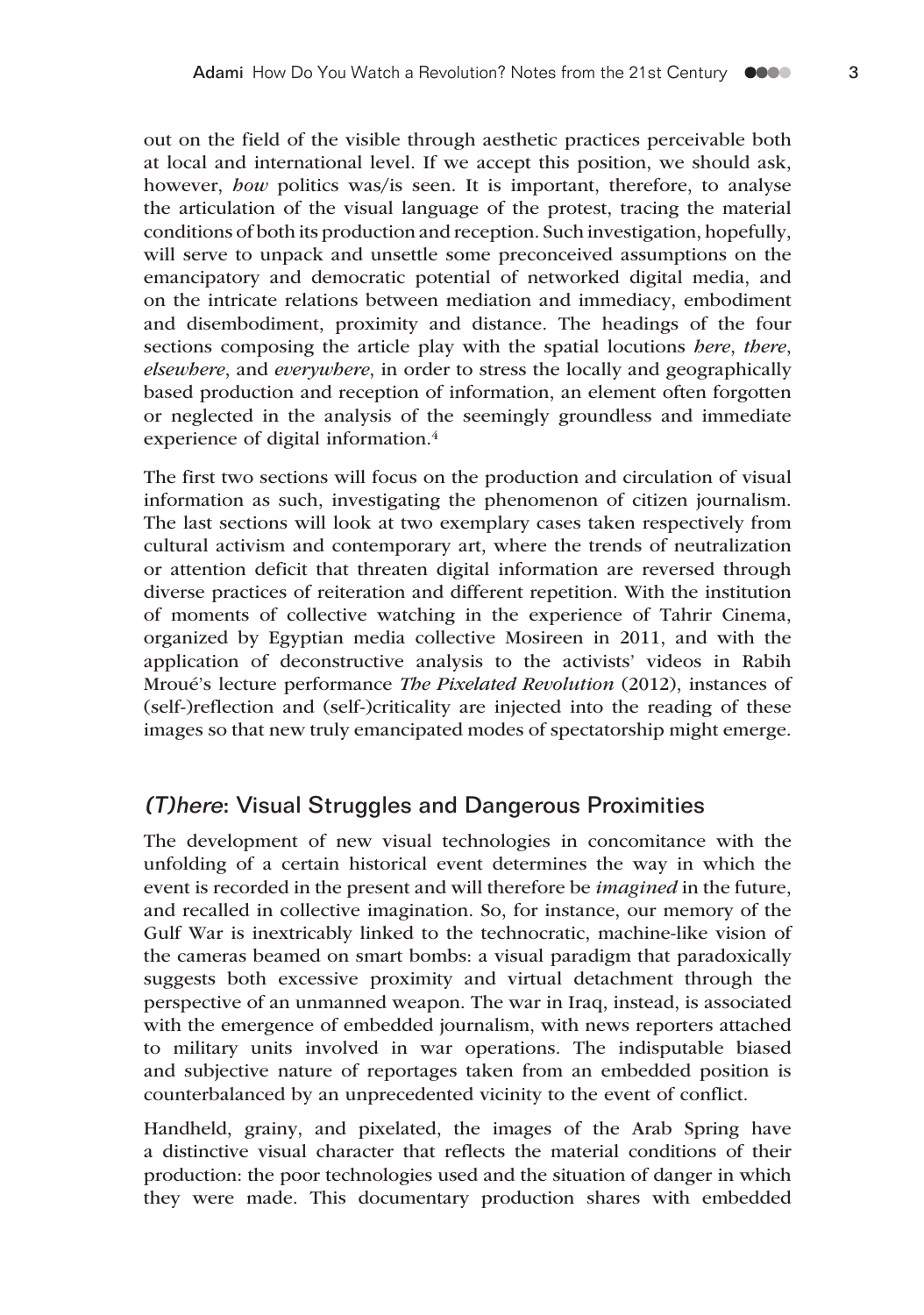journalism the same hallmarks of subjectivity and embeddedness, yet differs on a very important point: citizen journalism breaks away from the old dichotomies of producer/consumer, transmitter/receiver and entrusts the production of (counter-)information directly to the participants. Rather than the vertical zoom and the surgical precision of the all-encompassing perspective of the smart bomb, we are left with the horizontal point of view of the subaltern, of the individual enmeshed in the mists of the event. It is in this sense that, following filmmaker and visual artist Hito Steyerl's (2012) definition, we can clearly consider these images as *poor images*: images that are poor both in terms of their technical quality and scarce informative value, and in the sense that they are the poor people's – the oppressed's – means of (self-)representation.

We have become acquainted with an imagery that is mainly composed of hasty recordings taken on the run with mobile phone cameras. The low-fi, badly framed and heavily pixelated videos show often out-of-focus images of mass demonstrations and mobs occupying public squares, and barely legible successions of remote shots, gunfire, bomb bursts. Digitally compressed to save storage space and bandwidth, these videos are often uploaded on the spot, relying on a deficient digital infrastructure. This results in further glitches, gaps and inconsistencies that compromise the videos' informative and communicative value. The scarce legibility of the images and their low evidential content clash with the dramatic urgency with which they were taken. In their documentary quality, we detect a contradictory tension: their proximity to the event and the feeling of unmediated-ness and unfiltered realism deriving from it, results in an almost abstract expressionism. In an article entitled *Documentary Uncertainty*, Steyerl (2007: 300) has described this effect as 'documentary abstraction'. She says that one of the deeper characteristics of many contemporary documentary pictures is that 'the more immediate they become, the less there is to see.' In other words, 'the closer to reality we get, the less intelligible it becomes.' The almost abstract patches of pixels communicate a crude sense of reality, exactly because of their rawness and indiscernibility – they convey the chaos of an experience lived from within. These images produce a new regime of visuality, that is, a new way of seeing, by combining a unique impression of immediacy and proximity with an almost complete illegibility; a form of (re-)presentation that owes its effect of realism precisely to its abstractedness and affective expressionism.5

If the images of the Arab Spring make us see clashes and events of revolutionary conflict in a different way, that is, from a different perspective or the perspective from below in so doing, they also reveal an otherwise and previously invisible political subject: the oppressed, which finds its epitome in the figure of the young, tech-savvy activist. We may say that this political subject is not simply represented but actually produced through his or her own self-representation. The productive, rather than merely symbolic, nature of these images is evident in the event of political manifestations. Although they boast an undeniable physical and embodied component – one need think only of the large gatherings of people in public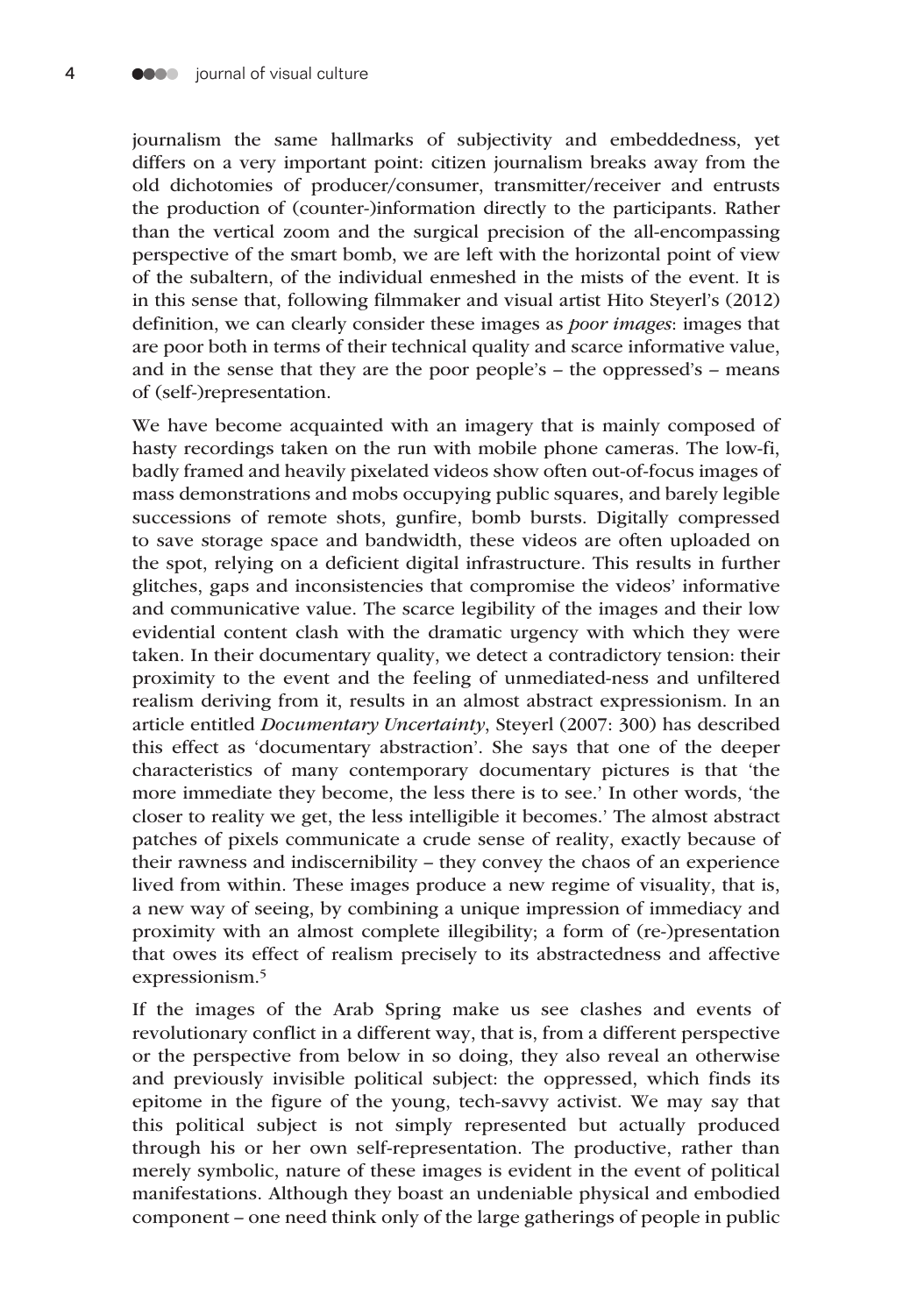spaces – manifestations were coordinated with digital platforms in mind, and with the aim of creating images that would circulate widely through social media. Without this self-representation and broad dissemination, it would seem as if the protest had not taken place.<sup>6</sup>

This production of a new political subject is achieved through an active challenging of a regime of visibility, that is by making visible what is invisible within a determined system of power relations. French philosopher Jacques Rancière has defined the expression of dissent in aesthetic terms, as that practice that is able to challenge, unsettle, and eventually expand the field of the sensible – to subvert, as it were, the sensible order defined by the operation of policing. 'Politics', Rancière (2004: 12–13) claims, 'revolves around what is seen and what can be said about it, around who has the ability to see and the talent to speak, around the properties of space and the possibilities of time'. A political act of dissent, therefore, should aim to appropriate, negotiate and eventually redistribute the shared sensible, by making visible the invisible and uttering the unsayable. Such a struggle for visibility works along two main lines: the affirmative emergence of a new political subject is coupled with the negative unveiling of manipulations and restrictions on the freedom of expression imposed by the regimes in power.

Reporting on political and military repression is not a safe job, and the one reporting runs the risk of becoming a victim of the repression being documented. There is a real danger of being arrested, humiliated, tortured and killed. Any civilian holding a mobile phone equipped with a camera becomes a potential target to be chased and shot by the pawns of the regime. In Syria, for instance, a context that from the start was marked by the brutal repression of the Bashir Al'Assad regime, civil reporters work under risky circumstances, often putting their own lives in jeopardy. Many demonstrators were shot while brandishing harmless phone cameras against their killers' lethal rifles. The videos in which the protestors die on camera, recording the extreme moments of their own deaths, have become tragically famous.7 The annihilation of the image-maker proves that Syrian authorities recognize the central role of image-making in the struggle. On the other hand, it shows how the divide between acting and representing, participating and looking, has been physically eroded. Watching through the camera viewfinder has become the quintessential contemporary revolutionary act.

### Everywhere! Circulation, Distribution, and Over-Visibility

When uploaded online, downloaded in dislocated spatial situations, or broadcast by official information channels, activists' videos are stripped from the immediate, instrumental intentions for which they were made and they enter new frames of signification. Whereas, on a local level, in the Arab countries invested by the uprisings, a clear-cut opposition existed between two regimes of information – the state-owned media on one side, and the media platforms set up by citizen journalists on the other – the line separating professional journalism from amateur sources has became vague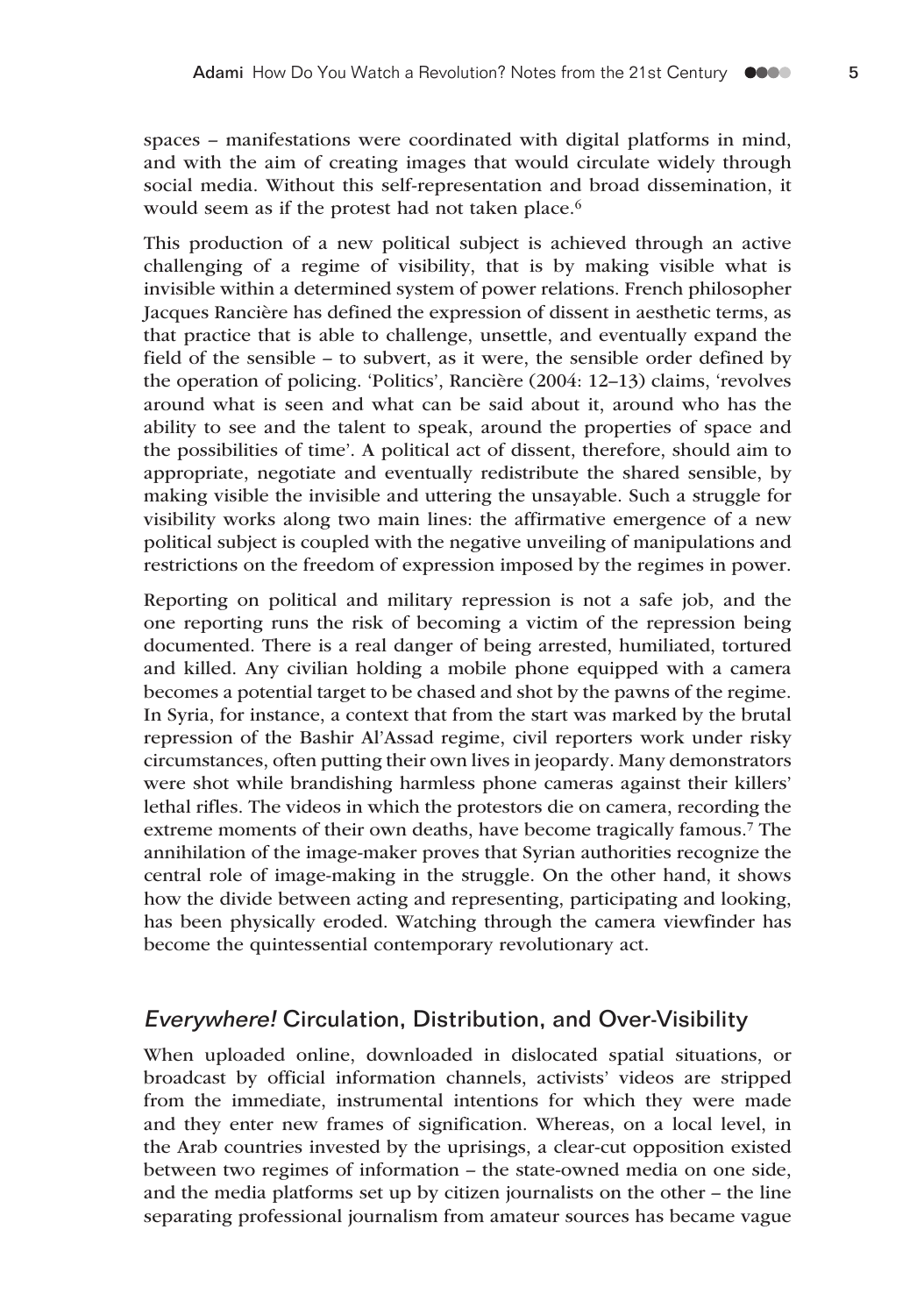and confused on the international and global scale. As Samuel Cottle (2011: 652) noted during the Arab Spring:

New social media and mainstream media often appear to have performed in tandem, with social media variously acting as a watchdog of state-controlled national media, alerting international news media to growing opposition and dissent events and providing raw images for wider dissemination. International news media in turn, including Al Jazeera, have distributed the flood of disturbing scenes and reports of the uprisings now easily accessed via Google's YouTube and boomeranged them back into the countries concerned.

This accurate description gives us an instant sense of the dense and entangled web of relations existing between independent sources and official media outlets. In this hypermediated space, characterized by the interpenetration of different media and by the interconnection of local and international networks, information is refracted and reverberated at an accelerated speed, making tracing its origins difficult. With a growing number of sources from the private to the commercial and the corporate feeding in the same uncharted and unsanctioned pool of the web 2.0, the task of verifying authorship and authenticity turns into an impossible endeavour most of the time. Threatened by the persecution of oppressive regimes, bloggers and citizen journalists prefer to keep their identity anonymous and their documents untraceable. The interpretation of the images, therefore, relies exclusively on poor captions and often meagre contextual information. This notwithstanding, unreliable and ambiguous sources are in demand among mainstream media and broadcast in disregard of the traditional credentials of journalistic information. The verifiability of the sources and long-established standards of proved veracity are often brushed aside in favour of the sense of immediacy that first-hand accounts are able to offer.

Dina Matar (2014: 167) has rightly pointed out that, in order to consider the politics of the image in the age of new media, 'we need to think how the image is received and negotiated, how it is disseminated, reproduced, circulated, and embedded in personal and collective memories of history.' In order to do so, we cannot transcend from what she calls the historically and geographically – and nationally – situated epistemologies that informed particular readings. This is to say that, in spite of the apparent unmediatedness of raw footage and the quasi-simultaneity of networked, real-time digital communication, the 'here' of the event remains distant from the 'elsewhere' of its reception. The feeling of 'everywhereness' that interconnectivity and networked technologies produce – a feeling that seemed to be confirmed by the almost synchronous eruption of uprisings across the Arab world – contrasts with the inevitably different readings that these images elicit, or are submitted to, in different hermeneutic contexts.

To assess the results of the battle over visibility, one should therefore consider how images expanding regimes of visibility in the here are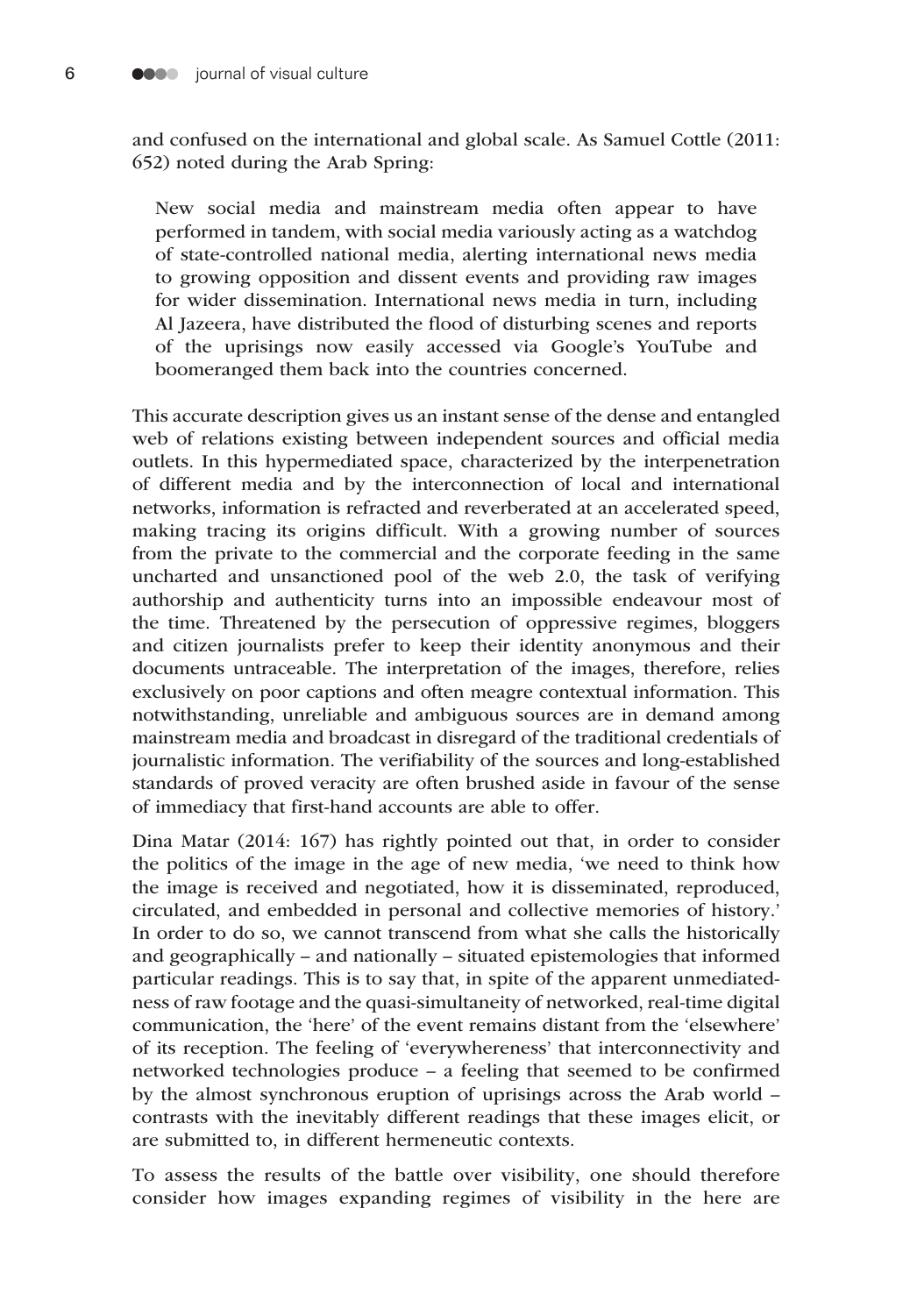appropriated and re-articulated into the diverse contexts of the elsewhere: how they are dispersed, diluted, or turned into spectacle. The integration of previously excluded and invisible subjects into social visibility does not lead to their automatic political emancipation – revealing the inadequacy of some of Rancière's assumptions. That is to say, visibility is not always synonymous with vision; in other words, to say that something is visible does not mean that it is seen. Despite all its undeniable emancipatory affordances, the web remains an ambiguous place characterized by saturation of information, a state of over-visibility and noise, and regulated through an economy of novelty and difference which feeds on spectacle and distraction, not to mention its use as a tool of control and selfsurveillance. The vicious circle in which the empowerment of visibility turns into the disempowerment of over-visibility has been described by Franco 'Bifo' Berardi (2012) in an account of the contradictory effects of media activism in the infosphere:

Media-activism is taken in a paradoxical situation. It is crucial for the creation of social consciousness and the denunciation of fake ideologies of power, and the critical dismantling of power's discursive machines. But simultaneously – as it necessitates online activity and mediation of social relations – media-activism is adding noise to the overcrowded infosphere and further virtualizing social relations and attention.

There is a critical point here, and it has to do with regimes of spectatorship and modes of consumption of information. Images of the revolution might well be turned into pure spectacle or a soon-to-be-forgotten headline of the day. To counter these tendencies, it is necessary not just to 'make visible', but also 'to give to see', that is, to build truly emancipatory models of spectatorship. In the following paragraphs, I will draw on two very different examples – one from cultural activism and the other from the art world – to speculate on what an emancipated spectatorial situation might look like.

# (T)here: Re-play! Emancipated Spectators and Dialogical Spaces

The image comes second, but it fuels the resistance …

It is an anti-image. It is imagination.

(Mosireen, Revolution Tryptich, 2014)

Mosireen is a not-for-profit media collective born in Cairo during the Arab Spring. Refusing to rely on state-controlled or corporate media, Mosireen has tapped directly into the energies of the spontaneous explosion of citizen journalism and cultural activism in the country, supplying invaluable infrastructural support. One of the principal aims of the project has been that of providing ordinary people with the skills, equipment, and know-how to counteract the propaganda of state media. This inclusive, grass-rooted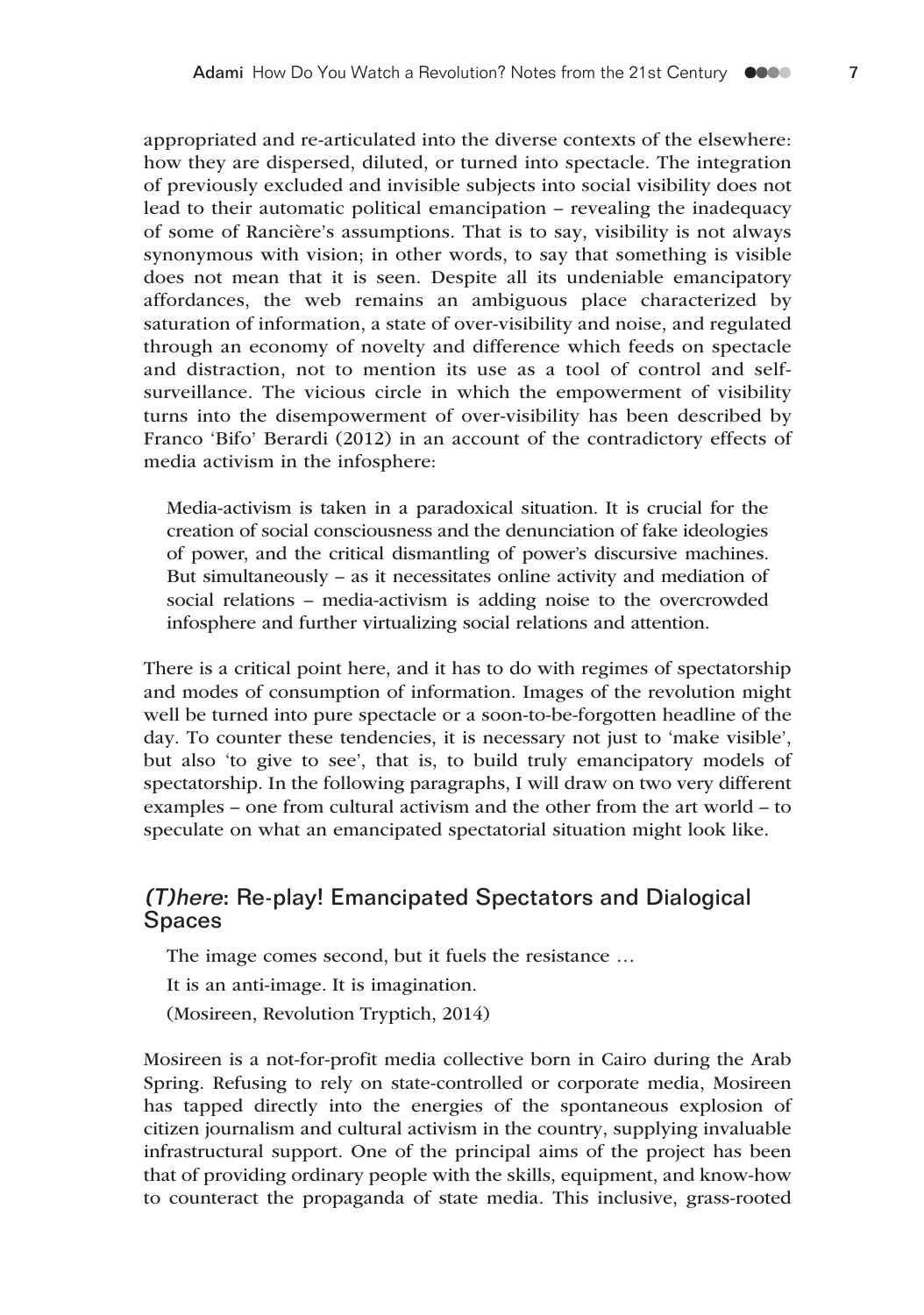practice places Mosireen in the same tradition of such famous antecedents as Dziga Vertov's Kinoki or the French collectives of militant film-makers emerging in the wake of the May 1968 events. Through the coordination of an infrastructural platform and active engagement on the field, Mosireen played a central role in the visual struggles in revolutionary Egypt.

Working simultaneously as facilitators, producers, distributors and archivists, Mosireen was interested from the start not only in productive processes but also in conditions of consumption and spectatorship. Along with the curation of an online platform and blog where videos are uploaded and globally disseminated to reach international publics, it has cultivated a local audience by favouring dialogue and exchange through face-to-face interaction. This insistence on the physical dimension of the distribution of information functions as an antidote against the dispersion of information, and atomization and virtualization of social relationships mentioned by Berardi. The main practical outcome of such a goal materialized in the project Tahrir Cinema, a series of open-air public screenings that took place on Tahrir Square in Cairo during the Egyptian revolution in 2011, and were later repeated by the public near the presidential palace in 2012 (Figure 1). These cinema screenings featured revolutionary films of protests, strikes, sit-ins and clashes that took place in Egypt, produced by the same Egyptian citizen journalists. Videos and films loosely circulating in the free-floating territory of the internet were given an unprecedented exposure within the collective format of a cinematic viewing. Experiences lived during the day were re-projected at night, sometimes onto the same site. Into a curious praxis of analytical dissociation, day demonstrators turned into nightly spectators of their own actions. As a highly engaged mode of spectatorship, the screenings prompted political discussions where practical matters of strategy were discussed alongside more abstract ideas on the future of postrevolutionary Egypt. Without enforcing any dogmatic or preconceived view, they opened a space for self-criticality and self-reflection.

The importance of the Tahrir Cinema experience lies in its ability to introduce a mode of spectatorship that combines the active participation in production with an equally engaged involvement in the process of reception. The public and collective dimension of the screenings opens a socializing space and gives a physical mooring in what Andreas Huyssen (1995: 7) has defined as a 'world of puzzling and often threatening heterogeneity, non synchronicity and informed overload'. Besides the physical spatiality, a crucial element in the construction of this mooring consists of the re-injection of the fourth dimension of time: an aspect largely lacking in online consumption. The Greek term *kairos* seems appropriate to describe the temporal condition created by Tahrir Cinema.8 Differing from the word *chronos* that refers to the chronological and linear unfolding of time, *kairos* is a time in between, a qualitative rather than quantitative notion. In this pocket of time set aside, so to speak, from the natural succession of presents, retrospective reflections can take place and memories might form, while past experiences are rewinded and re-played on screen. Taking time for re-watching allows for the development of mnemonic practices foreclosed in the amnesic spaces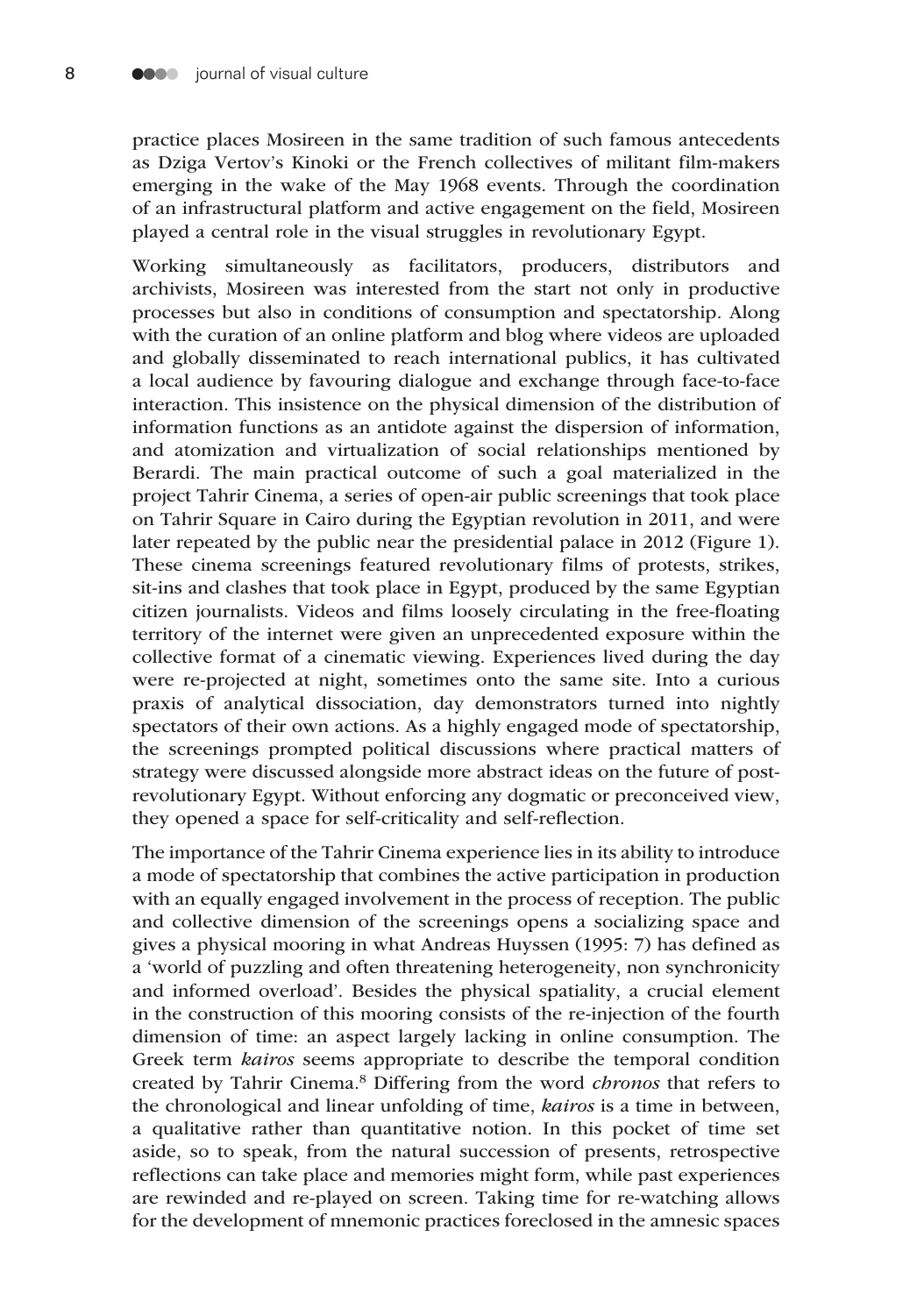

Figure 1 Mosireen Collective, Tahrir Cinema, 2011. CC Image: Sherief Gaber.

of online information and makes possible the fabrication of a collective memory of the historical event.

If, on a local level, Mosireen has played a specifically political function with a precise activist agenda, internationally, its film and video productions have been subsumed under the patronage of contemporary art and exhibited in art galleries alongside more properly artistic pieces.9 This displacement is one example of the well-known flirtation of art with activism and politics. Such appropriations and transpositions come with their contradictory effects taken amidst sensibilization and neutralization, provocation and (an) aesthetization, which I do not have space to pursue here. As a matter of fact, this exchange shows us the porous inter-penetrability of the fields of activist politics, media and contemporary art, where activists adopt aesthetic practices while artists deploy activist motifs and communicative strategies. The change of context for Mosireen Collective's films – from Tahrir Square open cinema to the closed space of a White Cube gallery – inevitably entails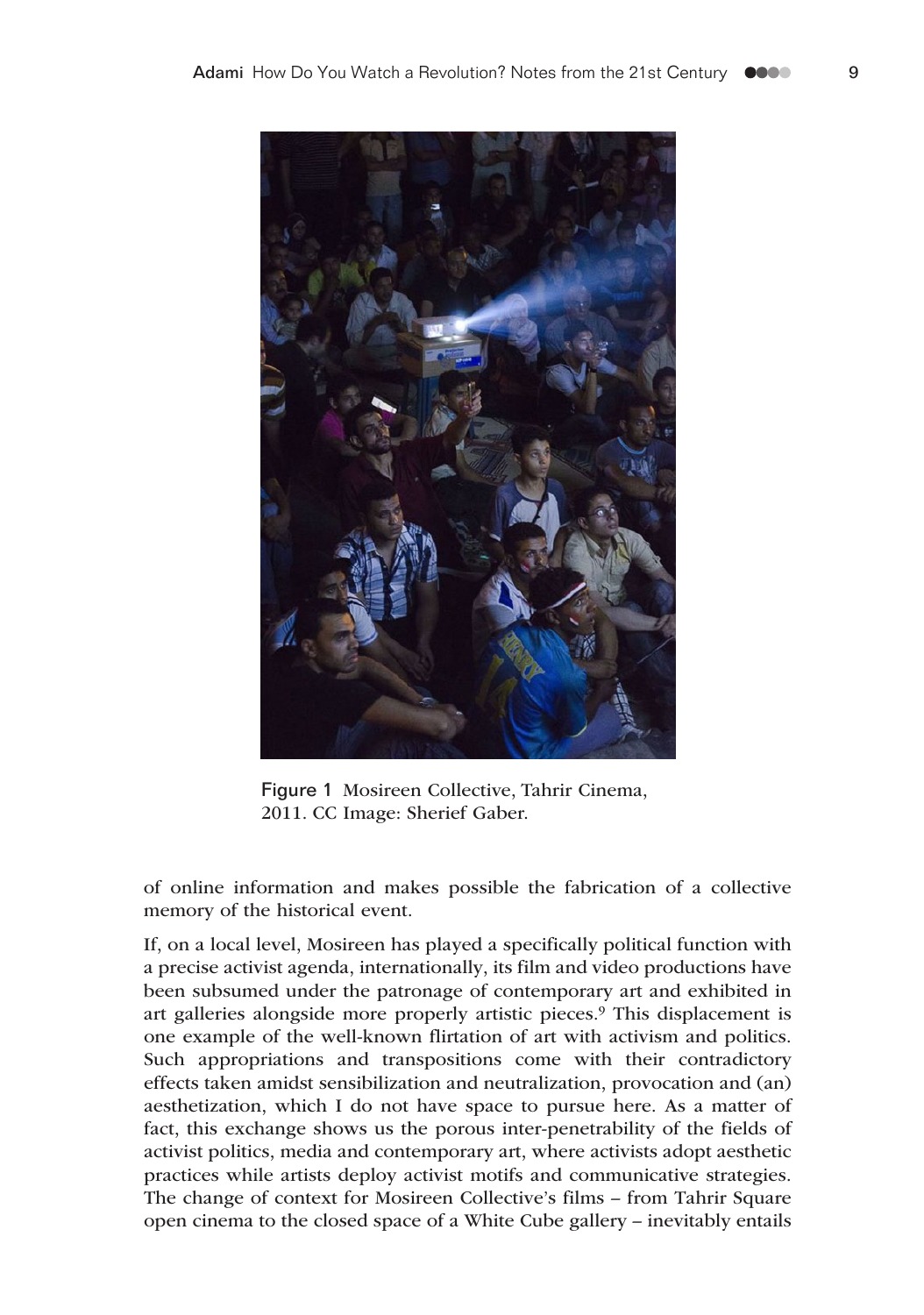shifts in their consumption. However, in order to assess the modes in which the images of the revolution might be looked at in the context of an art institution, I would like to turn my attention now to a piece that was made precisely with contemporary art audiences in mind.

## Here and Elsewhere: Dissecting Images and Other Retrospective Reflections

Another change of scene, another elsewhere. On the Staatstheater stage, dramatically spotlit, a man sits at a desk in front of his Macbook. On the huge screen at his back, the images of the Syrian revolution are projected: raw footage and YouTube clips mainly culled from the internet and posted by civilians. The man is the Lebanese artist Rabih Mroué, and the context is the 2012 edition of documenta (13), curated by Carolyn Christov-Bakargiev (Figure 2).

In the lecture performance, *The Pixelated Revolution*, Mroué plays the role of the selector, commentator and interpreter of the images of the Arab Spring uprisings by weaving them into a narrative of his own device. Trying to make sense of the abundance of visual information, he is on the look-out for patterns, repetitions, formal fissures, stylistic features and aesthetic paradigms. He seems somehow unsatisfied with the information that floats on the surface of these images of war and tries to go deeper to unearth their profound operating mechanisms. The analysis of the activists' videos that he performs is not very dissimilar from the one I have tried to offer here – so that including a discussion of the work in this essay curiously nests an analysis within an analysis. For this reason, I will not attempt to deconstruct Mroué's brilliant deconstruction, but I will focus rather on the ways in which he engages the viewer and invites new modes of spectatorship.

Throughout the performance, Mroué continually asks how the images of the revolution were made and how we see them. He surveys their material conditions of production vis à vis the ways in which the images of the regime were made. He suggestively offers the theory of a war 'of bipod versus tripod', in which the shaky, pixelated images of the revolution shot on the move with mobile phones are contrasted to the clear sharpness and stillness of videos taken using tripods and high-resolution cameras. His dissection of the aesthetic of violence does not end there, but pushes on in an odd comparative analysis where the amateur videos of the protests are discussed alongside cinematographic examples. A YouTube clip showing a tank is matched with an extract from Elia Suleiman's film *The Time That Remains* (2009), presenting a similar scene. A survey of the stylistic qualities of the protesters' videos inspires a comparison with the aesthetic of Dogme 95. The Danish film collective was founded by Lars von Trier and Thomas Vinterberg in 1995 with the aim of purifying filmmaking by refusing expensive and spectacular special effects, post-production modifications and other technical gimmicks. The bare, raw and chaste style in the case of Dogme 95 is the product of a deliberate artistic choice, while in the case of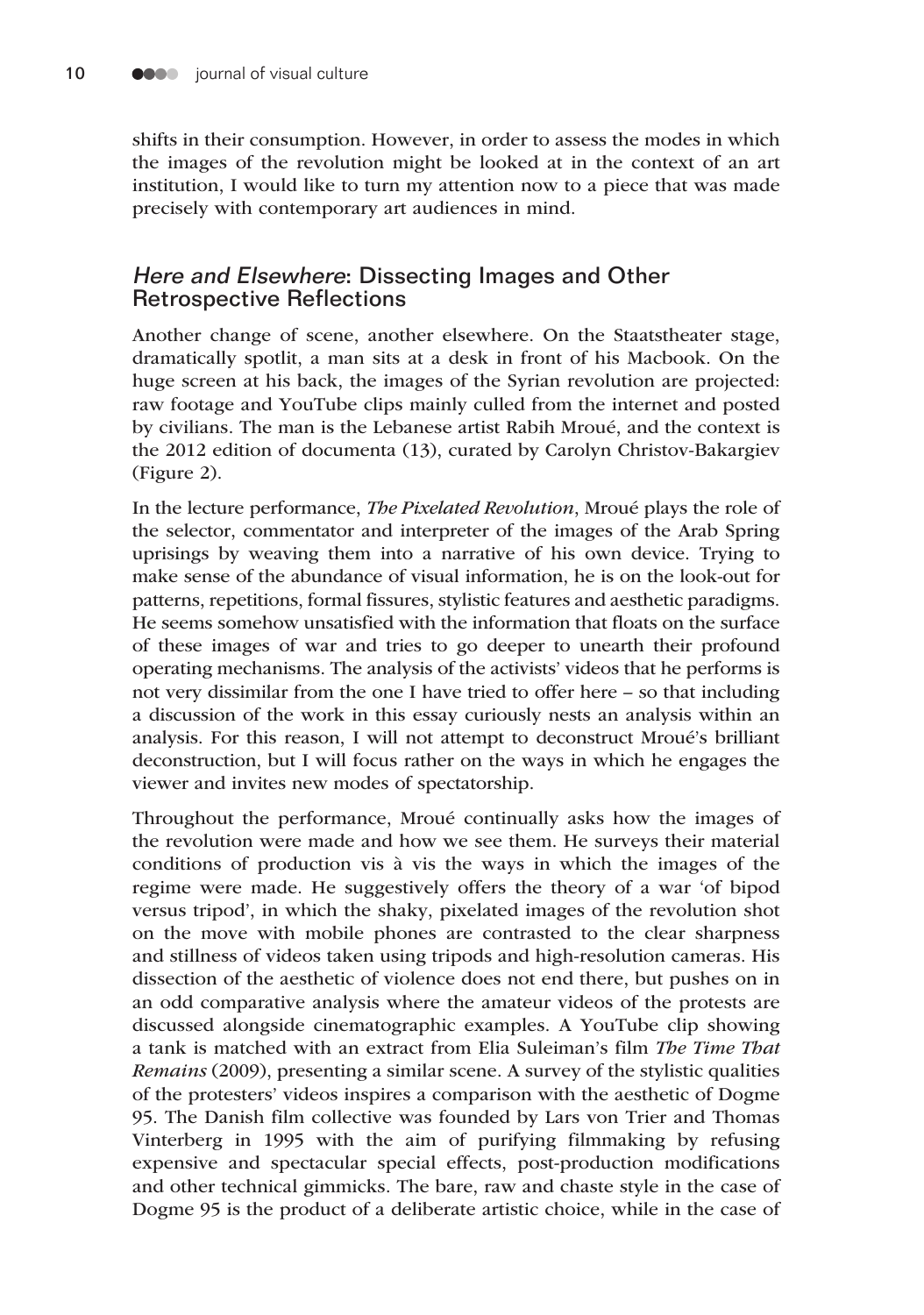

Figure 2 Rabih Mroué, The Pixelated Revolution, lecture performance, 2012. © Photo: Olaf Pascheit, Hamburg.

the protesters' videos it is the result of a forced situation of danger. If this way of displaying and commenting on raw footage of real protests alongside fictional cinematographic productions could look like an almost Baudrillarian gesture of resignation in front of the bankruptcy of the real and the procession of simulacra, Mroué's sustained engagement with the videos of Syrian reporters recording their own death proves this assumption to be wrong. The undeniable reality of violence and death is not dissolved in formalist deconstructions and comparative analysis; if anything, it emerges heightened through an uncompromising gaze that does not turn away but delves even deeper in the chaos of the image. The artist challenges the spectator position: What do we see? How do we see it? Mroué suggests that the camera has become an optical prosthesis, an extension of the eye. In these unprecedented visual testimonies, the identification with the point of view of the victim becomes total, yet it is still mediated through a technical device and experienced at a temporal and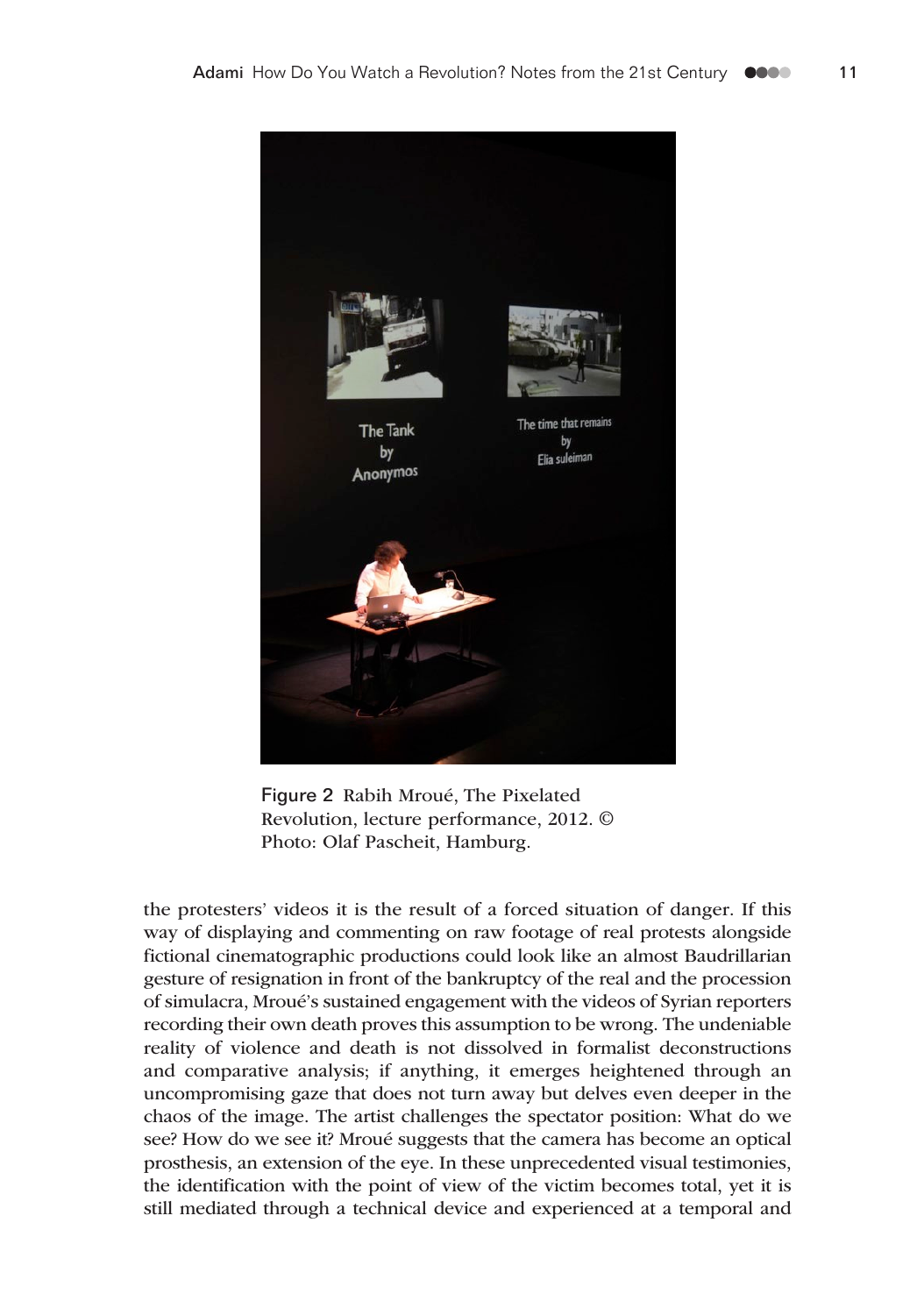

Figure 3 Rabih Mroué, The Pixelated Revolution, lecture performance, 2012 (still from the video lecture). Courtesy of the artist and Sfeir-Semler Gallery Beirut / Hamburg.

geographical remove from the event. These images frustrate any attempt to extract precise and accurate information. Mroué enlarges the frames with the sniper's face to such an extreme that all we can see is a featureless clot of pixels, a useless piece of evidence (Figure 3).

Looking critically at the footage of the revolution and deconstructing it through filmmaking methods, in a sort of showing and telling exercise, Mroué performs a production of meaning that magnifies and illuminates the events of fragmented realities. His desk turns into an editing table of sorts, and on the screen viewers can see the results of a transparent process of montage. Cinematographic montage, as we know, produces meaning by linking two images together, one after the other, so that a third image – namely meaning – can emerge in the viewers' minds. In a very Brechtian way, Mroué believes that the final hermeneutic responsibility is placed on the viewer; it is the viewer who has the fundamental role of reading and decoding the images. Through the disjunctive accumulation of different regimes of visibility and discursiveness, the artist allows for this kind of active spectatorship to emerge. He is not concerned so much with the task of making visible, but rather with the ethical–political imperative of 'giving us to see'. In other words, he gives us the time and instruments to look into these images, while revealing the chaos embedded in the new regime of visuality, its obscurities and failures.

If, in the case of Mosireen's screenings, what was important for the creation of an engaged spectatorship was the carving out of a 'time in between', a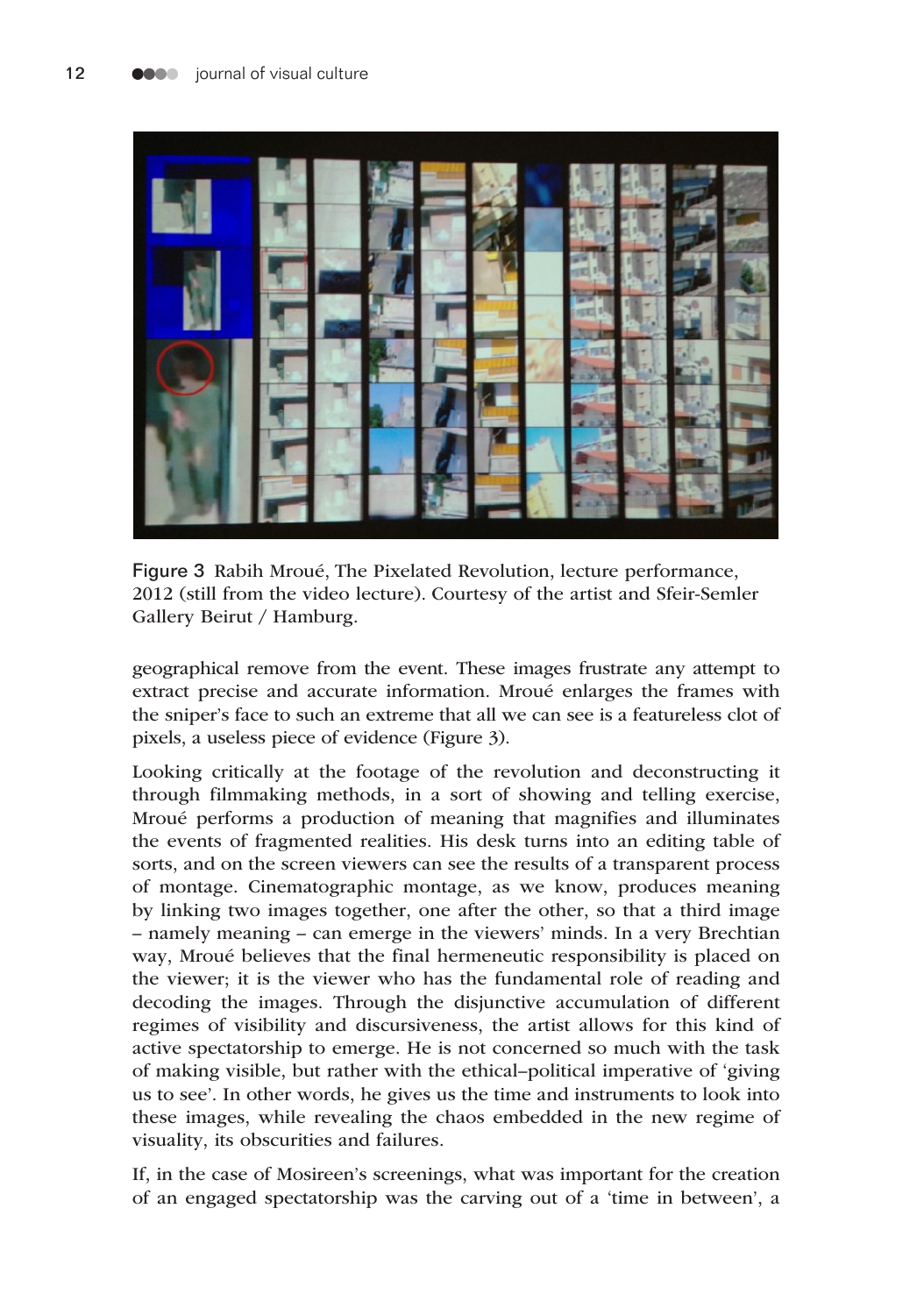*kairos*, Mroué's performance creates instead a 'space in between', a point midway between distance and proximity. That is to say, the artist offers alternative perspectives on events that are either too distant to be understood or too close to be considered differently. He is able to bridge the here and the elsewhere without conflating them, keeping them as two separate entities.

## Looking, Interpreting, Transforming

Writing from today's post-revolutionary perspective, at a time when many of the revolutionary movements in the Arab world have either exhausted their momentum without producing the hoped-for results or, as in Syria, been dramatically drowned by the catastrophic emergence of extra-national conflicts, it seems important to look at the visual legacy of the Arab Spring, a task motivated not least by the extensive reuse and recycling of this material in current contemporary art practices. What the Arab Spring left behind is a bewildering mass of visual information, often bereft of clear frameworks of reference and origin: an archive that is both historical documentation and resistance material.<sup>10</sup> These images produced with an activist, instrumental and present-oriented intention start to live a life of their own when uploaded online, moving erratically from social media and YouTube playlists to international channels of information and White Cube galleries. Their impact and agency are refracted, dispersed, diluted or, conversely, heightened and enhanced in these perambulatory trajectories.

In this essay, I have perhaps done nothing more than reiterate the entrenched paradigm of the double life of a documentary image, split between the present tense of its immediate and instrumental existence and the aesthetic–historical moment in which its meaning becomes unstable. However, it was crucial to stress the importance played by the viewer and the moment of viewing in the politics of the image, and therefore to point out the necessity to establish emancipated modes of spectatorship. This emancipated spectatorship, if it wants to understand something of the complexities of the world it is looking at, requires an attentive gaze willing to engage fully in the images, even in their lacunae, shadows and blind spots. This way of seeing requires an inquiring attitude able to decipher power relations and uneven distribution of means of representation, enforced states of invisibility and repression, as they are encoded formally into an illegible clot of pixels. If we turn back to the oppositional confrontation of actions and images from which we set forth, we shall conclude that not only producing, but also looking at an image is a form of action, whose ethos and consequences might be highly political. 'Looking', or at least a certain way of looking, is in itself and by itself a form of political action as long as it makes a real effort to understand and interpret the world. According to Rancière (2007), emancipation starts when we dismiss the opposition between looking and acting, when we realize that looking is also an action that confirms or modifies the distribution of the visible that determines domination and subjection; ultimately it begins when we understand that 'interpreting the world' is already a means of transforming it.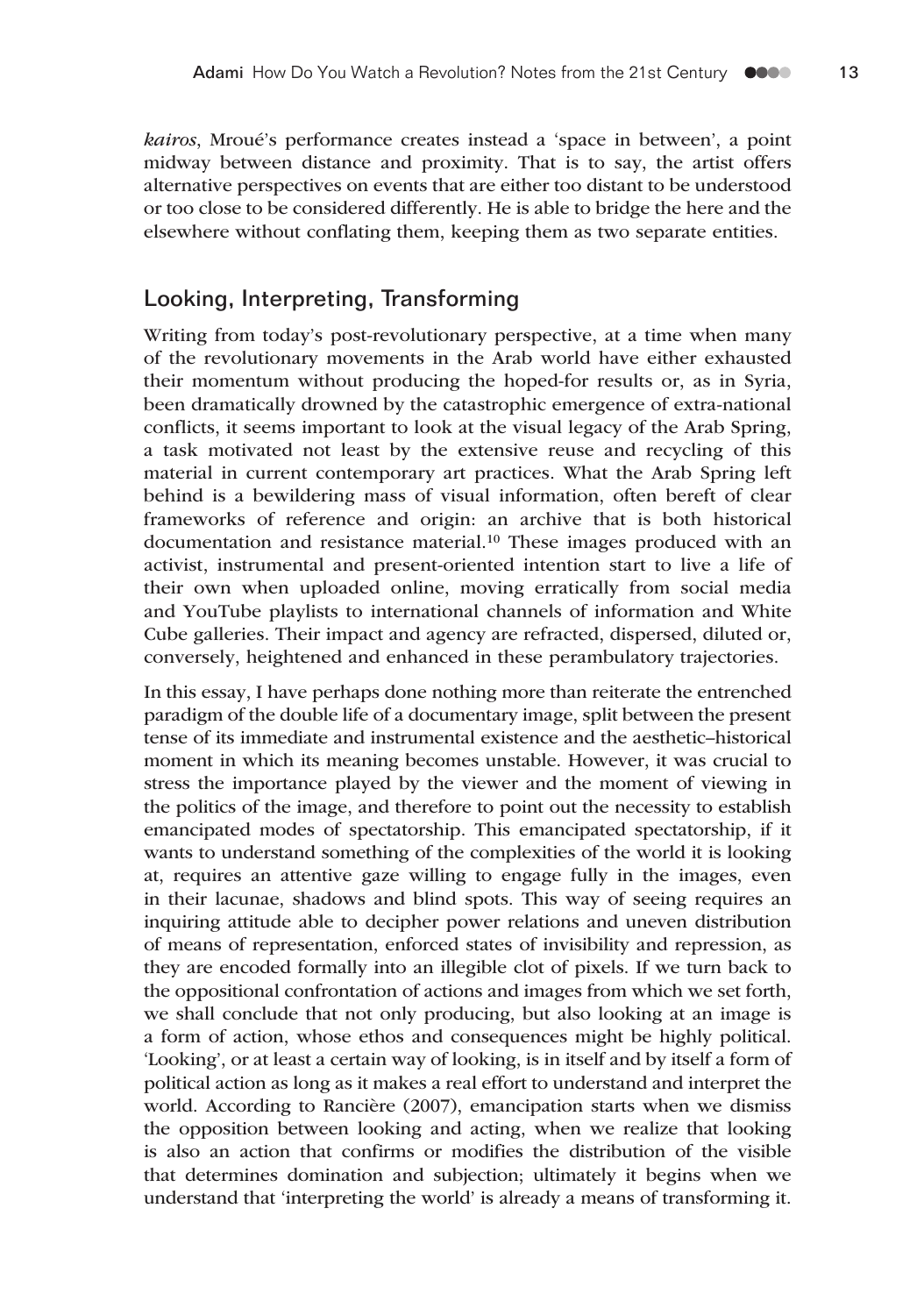If the media activists engaged in the Arab Spring, through their actions, have produced almost illegible snippets and partial glimpses of events that they could not fully grasp, we as readers and final receivers of these testimonies are left with a crucial hermeneutic responsibility. As the spectators of Brecht's *Mother Courage*, we must see through the actors' eyes and construct from fuzzy pixels the bricks for a possible change.

#### **Notes**

- 1. According to Guy Debord (2008[1967]), the conversion of action into spectacle is the main way in which political dissensus is neutralized and social relationships are reified.
- 2. *Arab Spring* is a rather unsatisfactory label that co-opts under the same umbrella events that had different modulations, ways of unfolding and epilogues in the diverse national countries interested: Tunisia, Egypt, Libya, Yemen, Bahrain and Syria. Sometimes the same expression is used to refer to major protests that broke out in Algeria, Iraq, Jordan, Kuwait, Morocco and Sudan, and the minor protests that occurred in Mauritania, Oman, Saudi Arabia, Djibouti, Western Sahara and Palestine. Besides the term's geopolitical indifference, we should also bear in mind that this term emerged in and was largely popularized by Western media, where it served certain ideological narratives (for a critical take on the narrative of the Arab Spring, see Buali, 2014). Although conscious of its limitations, in this article, I will use this expression throughout, for reasons of convenience. In terms of geopolitical focus, however, a major space of analysis will be dedicated to the Egyptian and Syrian case, from which I will draw most of my examples.
- 3. For instance, *The New York Times* gave endless credit to the internet and satellite television for exposing the Arab world to Western liberal democracies, thus 'fuelling the anger at repressive governments' (Slackman, 18 March 2011).
- 4. The use of these spatial locutions is also an obvious hint to Jean-Luc Godard and Anne Marie Melville's (1976) film *Ici et Alleur* (Here and Elsewhere), which explored the politics of the image and its conditions of circulation in the 1970s, in the context of the Palestinian struggle and the movements of Third Worldism. The film was made using footage from *Jusqu'à la victoire*, a 1970 pro-Palestinian film made by Godard and Jean-Pierre Gorin as part of the Dziga Vertov Group. The events of Black September 1970 compelled Godard to review the use and meaning of these images.
- 5. This new regime of visuality can be seen as a form of 'documentarism' opposed to 'documentality'. 'Documentality' is a term coined by Hito Steyerl (2003) to describe the 'permeation of a specific documentary production of truth with superordinated political, social and epistemological formations'. As such, documentality becomes a powerful instrument through which a given government exercises its power. However, 'the power of the document is based on the fact that it is also intended to be able to prove what is unpredictable within these power relations … and thus create a possibility for change.'
- 6. This comes as a reversal of Baudrillard's position according to which the Gulf War did not take place, formulated from the standpoint of the West, on the basis that it came to be known only through the masquerade of propaganda imagery. Conversely, the Arab Spring movements have been experienced through the protagonists' self-representations and were produced *while* represented, or were produced *through* representation.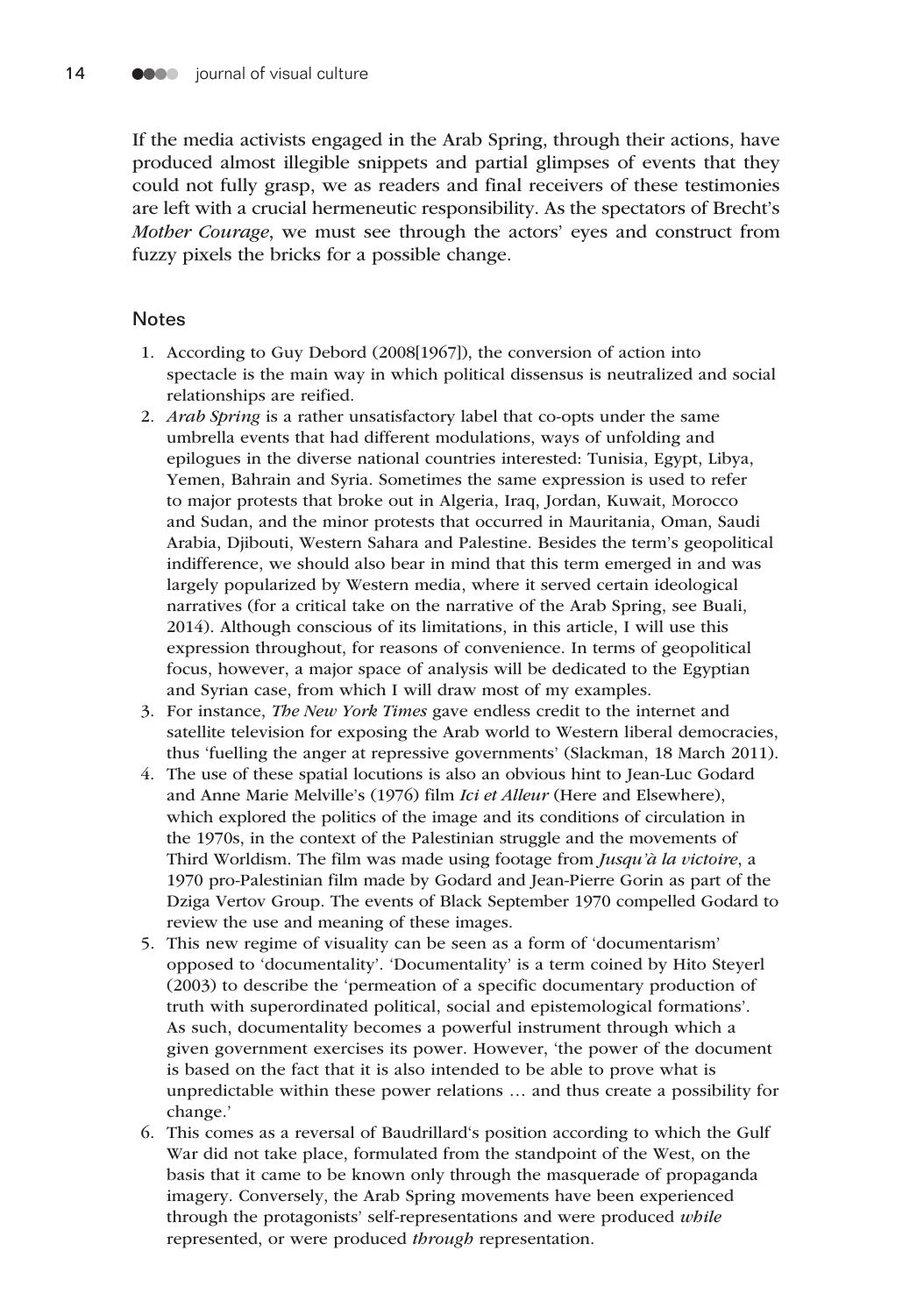- 7. For a discussion of these videos as image-event in *e-flux*, see Rich (2011) and the responses to his essay by Kornheisl and Llorens (2011).
- 8. Maier-Rothe et al. (2014) use the notion of *kairos* to define the experience of Tahrir Cinema in the collectively written essay 'Citizens reporting and the fabrication of collective memory'. The paper was written after the conference 'Citizens Reporting: A Collective Memory', which took place in Berlin in August 2012. The meaning of *kairos* is complex and usually refers to a time span that cannot be measured: the 'now', opportune or 'supreme' time.
- 9. Mosireen's videos have been shown in, among other places: *Cairo, Open City*; Photography Museum Braunschweig, September – December 2012; *Recording Against Regimes: Video Art and Films Generated by Political Changes in Poland in the 1980s, Germany in the 1990s*; *Egypt Now!*, Darb1718, Cairo, March 2013; and *No One Lives Here*, Royal College, London, March 2013.
- 10. On the digital archiving of the Egyptian revolution, see the incredible work made by artist Lara Baladi, co-founder of Tahrir Cinema and Tahrir radio and member of the collective Mosireen, for the project VOX POPULI ([http://www.](mailto:elyadami@gmail.com) [tahrirarchives.com/](mailto:elyadami@gmail.com)) and Filming Revolution(<http://www.filmingrevolution.org/>).

#### References

Augé M (2015) *The Future*. London: Verso.

- Barthes R (1964) *Essais Critiques*. Paris: Editions du Seuil.
- Baudrillard J (2003[1972]) Requiem for the media. In: Wardrip-Fruin N and Montfort N (eds) *New Media Reader*. Cambridge, MA: MIT Press, 280.
- Berardi F (2012) The paradox of media activism: The net is not a tool, it's an environment. *Ibraaz*, 2 November. Available at: [http://www.ibraaz.org/](http://www.ibraaz.org/essays/49) [essays/49](http://www.ibraaz.org/essays/49) (accessed 25 April 2015).
- Buali S (2014) Digital, aesthetic, ephemeral: A brief look at image and narrative. In: Downey A (ed.) *Uncommon Grounds: New Media and Critical Practices in North Africa and the Middle East*. London: Tauris, 169–183.
- Cottle S (2011) Media and the Arab uprisings of 2011: Research notes. *Journalism* 12: 647–659.
- Debord G (2008[1967]) *The Society of Spectacle*, trans. Nicholson-Smith. New York: Zone Books.
- Huyssen A (1995) *Twilight Memories: Marking Time in a Culture of Amnesia*. New York: Routledge.
- Khatib L (2012) *Image Politics in the Middle East: The Role of the Visual in Political Struggle*. London: IB Tauris.
- Kornheisl J and Llorens N (2011) Letters to the Editors: Responses to Jon Rich's 'The Blood of the Victim'. *eflux Journal* 28, October. Available at: [http://www.e-flux.com/journal/letters-to-the-editors-responses-to-jon-rich'](http://www.e-flux.com/journal/letters-to-the-editors-responses-to-jon-rich)s- "the-blood-of-the-victim"/ (accessed 10 April 2015).
- Matar D (2014) A critical aesthetics and politics in the digital age. In: Downey A (ed.) *Uncommon Grounds: New Media and Critical Practices in North Africa and the Middle East*, London: IB Tauris, 163–168.
- Maier-Rothe J, Kafafi D and Feizabadi A (2014) Citizens reporting and the fabrication of collective memory. In: Downey A (ed.) *Uncommon Grounds: New Media and Critical Practices in North Africa and the Middle East*, London: IB Tauris, 70–85.
- Mosireen (2014) Revolution tryptic. In: Downey A (ed.) *Uncommon Grounds: New Media and Critical Practices in North Africa and the Middle East*. London: IB Tauris, 47–52.
- Rancière J (2004) *The Politics of Aesthetics: The Distribution of the Sensible*, trans. G Rockhill. London: Continuum.